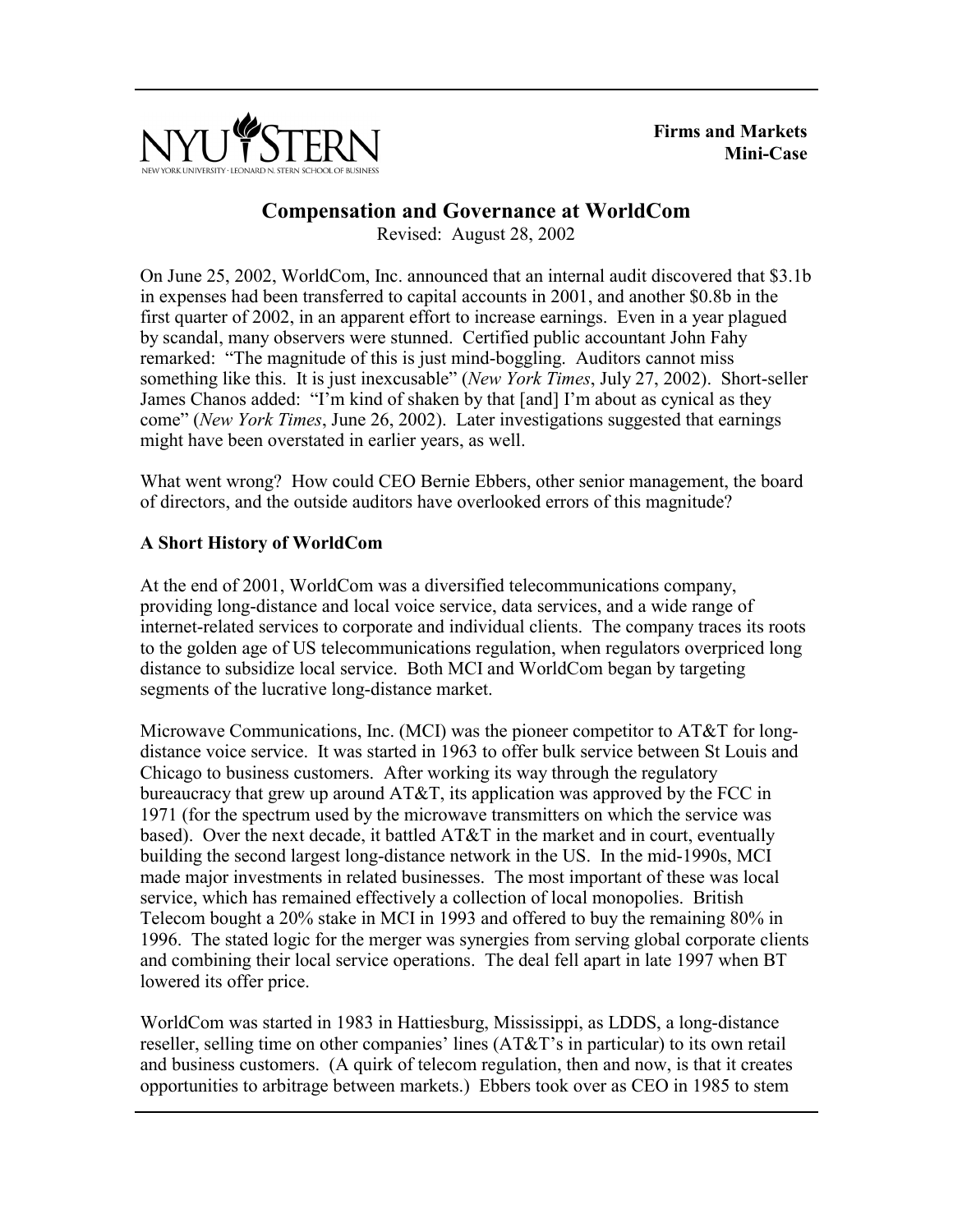the red ink that flowed after AT&T raised its wholesale rates. After cutting costs, revamping the sales force, and changing the business model from arbitrage to adding value, he launched an aggressive acquisition strategy, buying dozens of similar firms over the next five years. Ebbers continued to expand aggressively throughout the 1990s, but moved well beyond his roots in long distance. Acquisitions moved the company into local service in the US and Europe and made it a major provider of internet-related services. This strategy was both well-liked by Wall Street analysts and financially successful, with the stock price increasing by a factor of 50 between 1990 and 1998. The company changed names to WorldCom in 1995.

The 1998 MCI merger made WorldCom one of the leading players in the global telecom industry. In November 1996, British Telecom offered \$21b for the 80% of MCI it did not already own. The proposed deal was a combination of stock and cash. In August 1997, after MCI reported increasing losses from its troubled entry into local service, BT reduced its bid to an estimated \$18b. In October, WorldCom made an unsolicited offer of \$30b in stock and GTE followed with a \$28b all-cash offer. When WorldCom increased its offer to \$37b, MCI accepted. MCI chairman Bert Roberts was named chairman of the new MCI WorldCom (later renamed WorldCom) and Ebbers was appointed president and CEO. Meanwhile, WorldCom's debt rose from \$5b at yearend 1996 to \$20b at yearend 1998.

In the millennial year 2000, the telecom industry imploded. The easy money of the dotcom era financed an enormous increase in capacity, which fueled vicious price wars as startups struggled to survive. A number of firms filed for bankruptcy, dumping their capacity on the market at bargain-basement prices. At the same time, the long-reliable long-distance voice market lost market share to wireless. WorldCom wasn't immune to these events, and its stock price fell by 70% during 2000. In an attempt to focus investor attention on its high-growth businesses, WorldCom issued two "tracking stocks." The MCI Group (retail, long-distance voice) and the WorldCom Group (business, data, internet, and international) would trade as separate "tracking stocks," with each share of the original WorldCom exchanged for 4% of a share of MCITE and one share of WCOME. The MCI stock would pay a dividend. The proposed strategy was to use cash generated by MCI to finance investments in the faster-growing WorldCom businesses. The tracking stocks began trading on Friday, June 8, 2001, closing at 18.06 (MCITE) and 17.85 (WCOME). Debt at the end of 2001 was close to \$30b.

# **Executive Compensation**

Like many companies, WorldCom issued stock and stock options to executives and other employees. WorldCom's compensation program is approved by the board of directors and publicly disclosed to shareholders. The role of the board and biographies of board members are given in Exhibits 1 and 2.

WorldCom is typical in managing compensation issues with a committee of the board of directors. The compensation committee articulated its policy this way: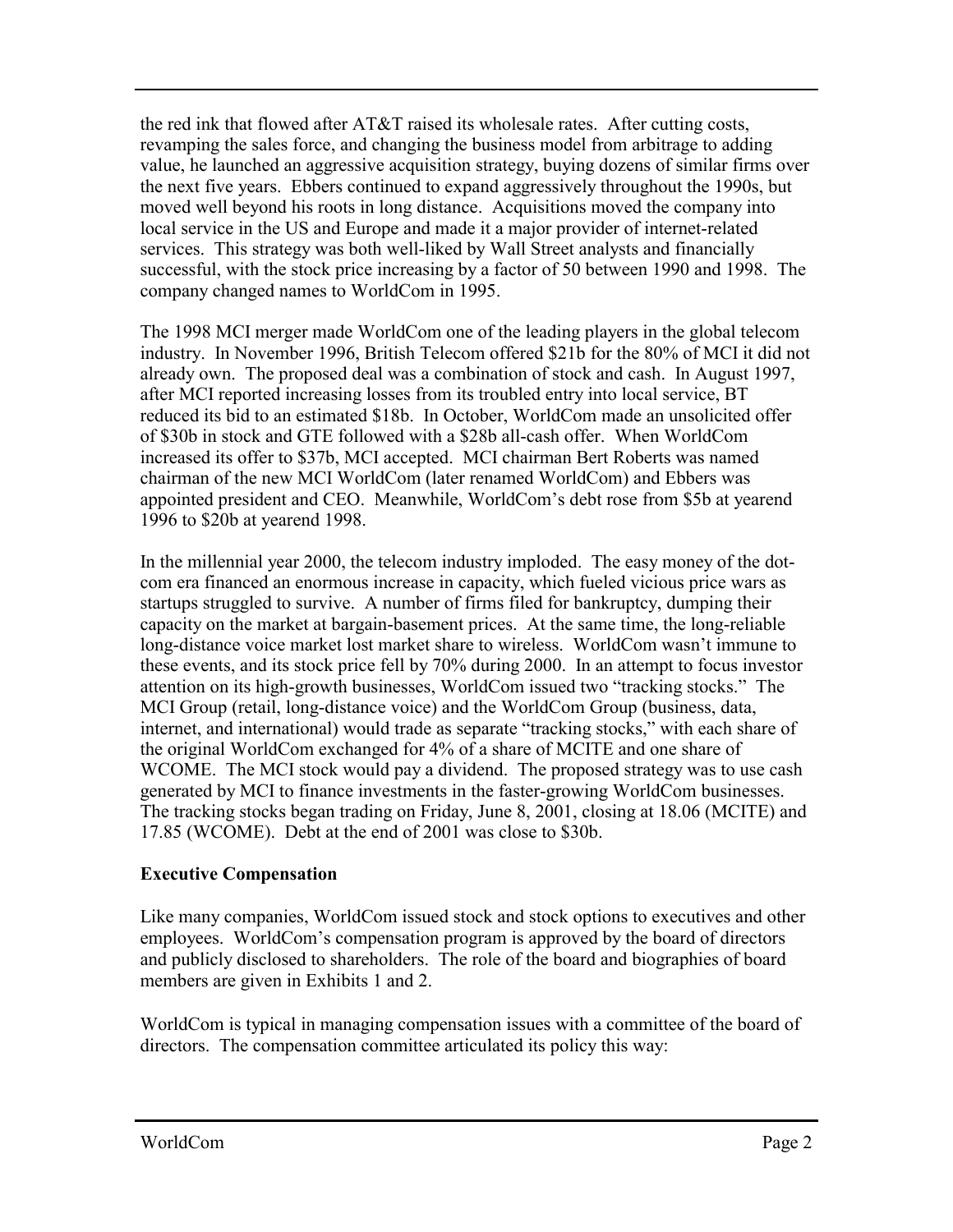Our executive compensation policy … is designed to provide a competitive compensation program that will enable us to attract, motivate, reward and retain executives who have the skills, experience and talents required to promote our short- and long-term financial performance and growth. The compensation policy is based on the principle that the financial rewards to the executive must be aligned with the financial interests of our shareholders. In this manner, we seek to meet our ultimate responsibility to our shareholders.

See Exhibit 3. Stock ownership by directors and executives is reported in Exhibit 4.

Over this period, Ebbers accumulated an enormous amount of stock – roughly a billion dollars by the end of the decade. The amounts were huge for a single individual, but they amounted to less than one percent of the total outstanding shares. Although several of his colleagues cashed in at least some of their shares, Ebbers urged his colleagues to hold onto their stock, which had done extremely well throughout the 1990s. Many of them continued to hold large stakes in the company; see Exhibit 5. Ebbers followed his own advice. Rather than sell his WorldCom shares, he raised cash by taking out loans against the stock. When declines in the stock price triggered margin calls, WorldCom's board approved loans of over \$300m at interest rates just above 2%. Their logic: without the loans Ebbers would be forced to sell his stock, which they judged not to be in the best interests of WorldCom's shareholders. Smaller loans were made to other executives and directors. Such loans were not uncommon for large corporations, but the magnitudes in this case dwarfed other examples.

# **2002**

If 2000 and 2001 were bad, 2002 was worse. In January and February, the tracking stocks lost half their value in the first two months of the year. In March, WorldCom reported that the SEC had requested documents related to its accounting policies, loans to officers and directors, and tracking of analysts' earnings estimates. In April, WorldCom announced the elimination of 3700 US positions, 4% of its workforce.

The 2001 Annual Report and 10-K, including the 2001 financial statements, was filed with the SEC in March. The independent auditor was Arthur Andersen, whose letter to shareholders included this statement: "In our opinion, the financial statements referred to above present fairly, in all material respects, the financial position of WorldCom, Inc. … in conformity with accounting principles generally accepted in the United States." The 2002 proxy statement included a statement by the audit committee of the board (Exhibit 6) and a listing of WorldCom's business relationships with Andersen. In addition to a \$4.4m fee for the 2001 audit, WorldCom reported paying Andersen \$7.6m for tax services, \$1.6m for non-financial statement audit services, and \$3.2m for other services. None of this was unusual.

In mid-April, WorldCom and MCI tracking stocks resumed their fall. The outside directors met on Friday, April 26, to discuss the situation. On April 30, WorldCom announced that Ebbers had resigned as president, CEO, and director and that vice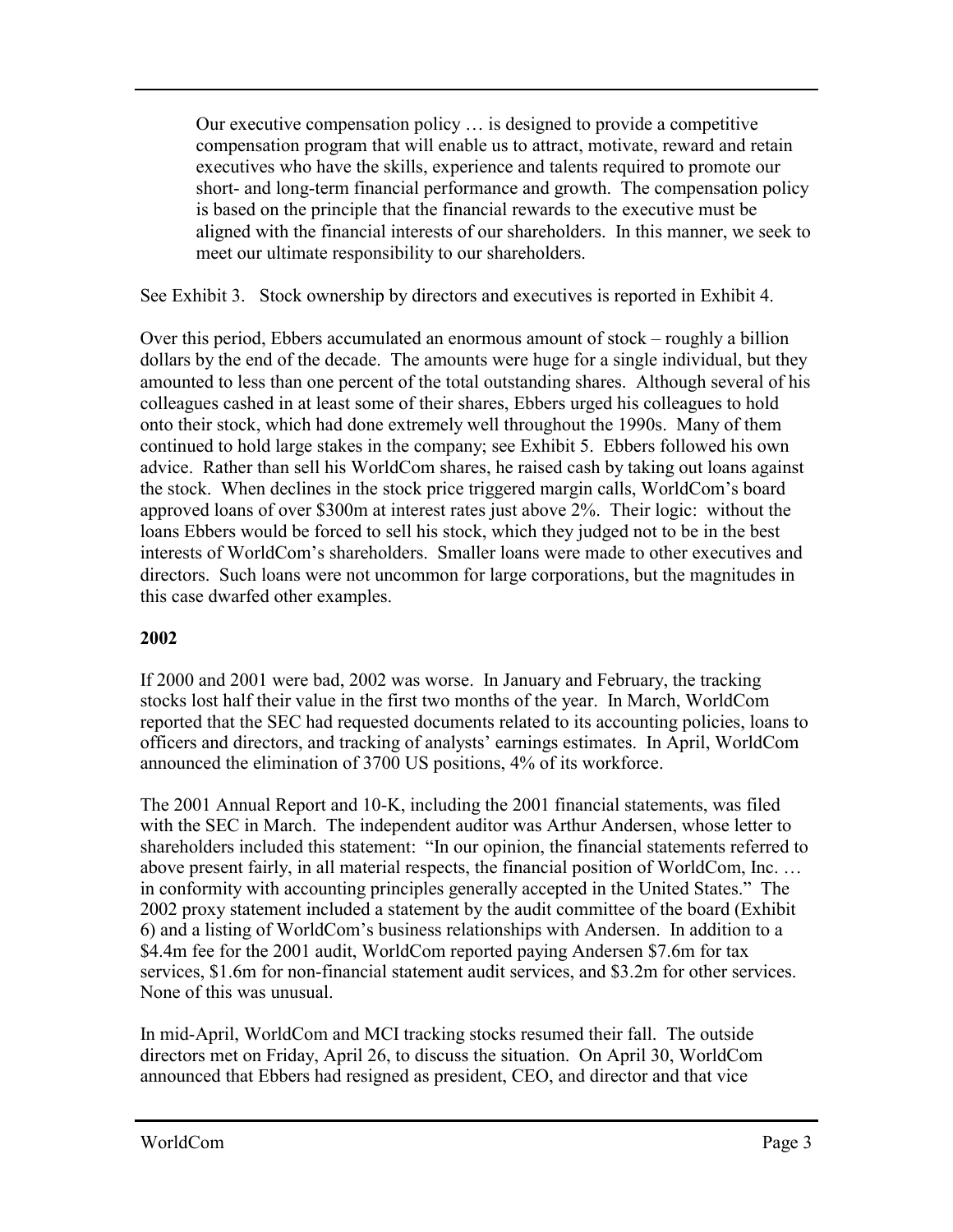chairman John Sidgmore was assuming the roles of president and CEO. Sidgmore announced a 30-day review of the company's assets and stated: "We are going to look at all of our available options. I would not have taken this job if I thought we were going to be out of business in the next week" (*Wall Street Journal*, May 1, 2002). A conference call on May 9 addressed investor concerns over the firm's liquidity, including a line of credit with a consortium of banks. On May 14, Andersen was replaced by KPMG as the company's independent auditor. In early June, the press reported talks between CFO Scott Sullivan and financial institutions to arrange additional financing, either through a secondary issue of stock or a line of credit with a consortium of banks.

The bomb fell on June 25, when WorldCom admitted that \$3.8b in expenses had been misreported as capital expenditures. The company immediately terminated CFO Sullivan and accepted the resignation of senior vice president and controller David Myers. The company informed Andersen and KPMG of its findings. According to WorldCom, "Andersen advised WorldCom that in light of the inappropriate transfers of line costs, Andersen's audit report on the company's financial statements for 2001 and Andersen's review of the company's financial statements for the first quarter of 2002 could not be relied upon" (WorldCom press release). By the end of June, the stock was trading for pennies. On July 1, President George W. Bush termed WorldCom's behavior "outrageous" and threatened to cancel its government contracts.

Others were left to ponder the wreckage. Executives at AT&T and Sprint wondered whether their desperate attempts to match WorldCom's cost performance had been based on illusion. Non-executive employees at WorldCom saw their stock turn worthless and faced the uncertain prospects of bankruptcy. Pulitzer-price winning reporter Gretchen Morgenson concluded: "It is becoming distressingly clear that the pay-for-performance philosophy that was supposed to align executives' interests with shareholders' has been badly distorted. 'Pay for pretense' may be a better name for it.'" (*New York Times*, July 14, 2002.)

# **Postscript**

On July 22, WorldCom filed for bankruptcy. Meanwhile, the press reported that emails supplied to Congress described efforts by the company's financial officers to disguise the impact of the telecom meltdown on earnings by, among other things, cutting costs and reclassifying expenses. WorldCom, in turn, sued to recover bonuses previously paid to Sullivan and Myers. When the case went to press, it remained unclear what role Ebbers had played.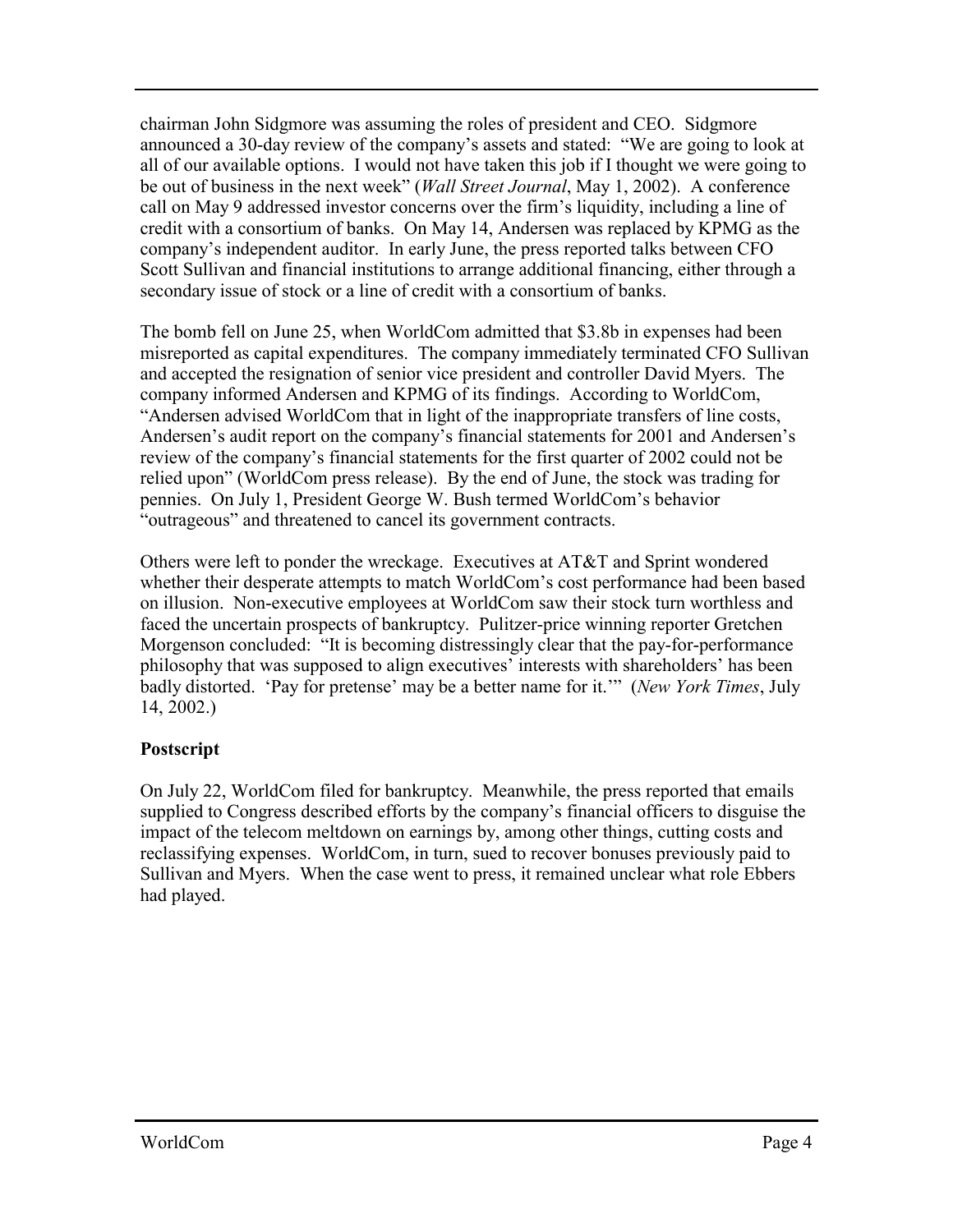# **Questions for Analysis**

- (a) What incentives did management have regarding financial reporting? Would they have been different if executives were paid fixed salaries?
- (b) Why did WorldCom's board members think Ebbers was worth what he was paid? Would he have left if they paid him less? Do you buy their argument for loaning him money?
- (c) With the benefit of hindsight, what (if anything) would you have done differently if you were (i) a member of the board, (ii) the head of Andersen's audit team, or (iii) a major institutional investor?
- (d) If you'd been on Sullivan's financial reporting team and suspected malfeasance, what would you have done?
- (e) Bottom line: Did WorldCom's compensation scheme effectively align management and shareholder interests?
- (f) What changes would you suggest to executive compensation and corporate governance?

## **Additional Information Sources**

- Company web site: http://www.worldcom.com
- Patricia Barron, "The hot seat: Corporate directors in the new era of accountability," *SternBusiness*, Fall/Winter 2002; available soon at

<http://www.stern.nyu.edu/Sternbusiness>

• Gerald Brock, *Telecommunication Policy for the Information Age*, Cambridge: Harvard University Press, 1994. A terrific source of information about the industry from 1970 to the early 1990s. See especially chapter 7's coverage of MCI's beginnings.

### **Notes**

*This case was prepared by Mariagiovanna Baccara, David Backus, and Luís Cabral for the purpose of class discussion rather than to illustrate either effective or ineffective handling of an administrative situation. The authors thank Paul Brown, Jim Coyle, Rob Grecco, Ahmed Ozalp, and George Smith for their comments and insights. Much of the history of WorldCom is based on material from Hoover's Online. © 2002 NYU Stern School of Business.*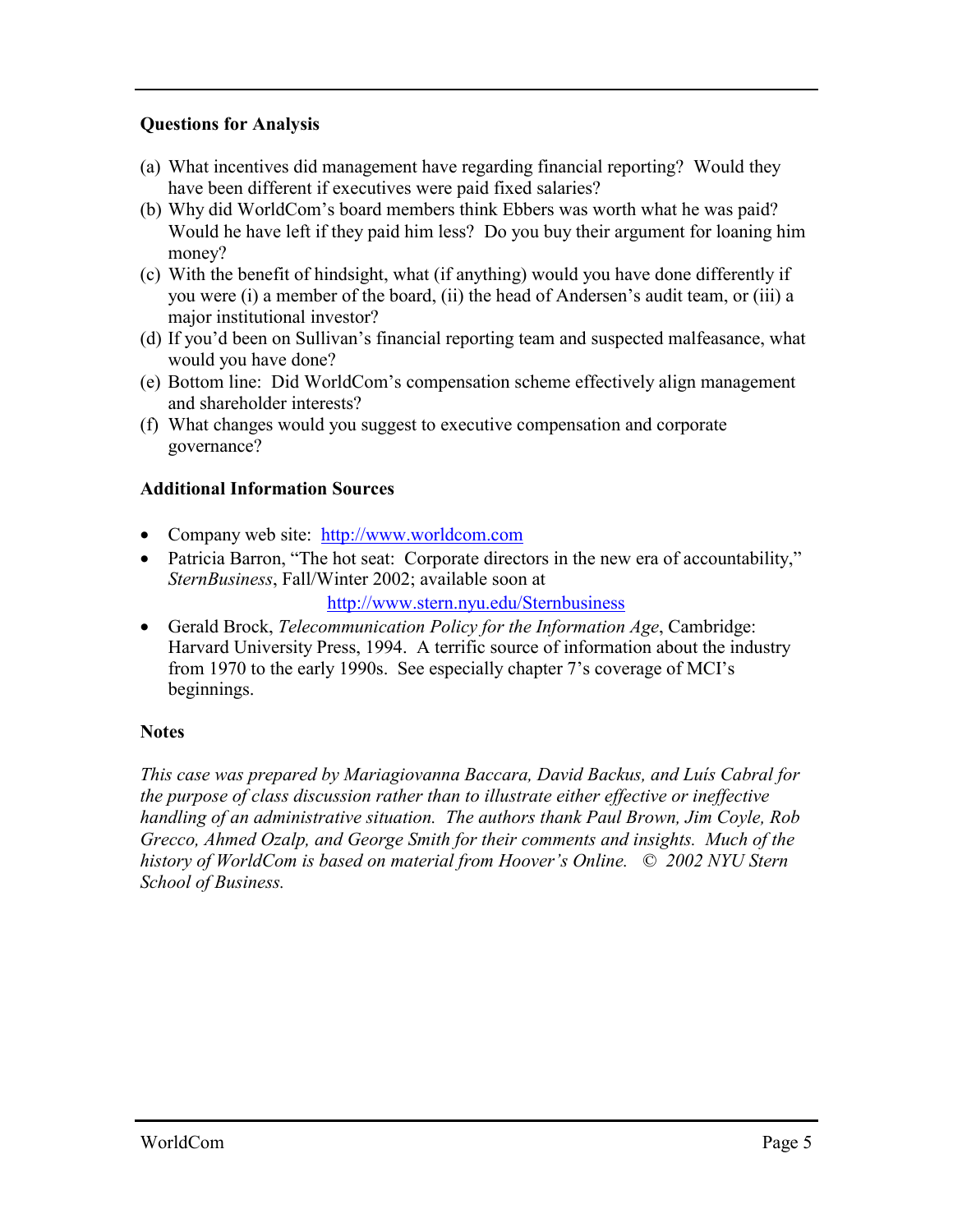# **Exhibit 1 Information Concerning Board of Directors**

#### **Committees and Meetings**

During 2001, our board of directors held four meetings. Each director attended at least 75% of the meetings of the board of directors and committees on which such director served, except for Clifford L. Alexander, Jr., who missed two of the four meetings in 2001.

Our board of directors has an audit committee currently consisting of Max E. Bobbitt (chairman), James C. Allen, Judith Areen and Francesco Galesi. During 2001, the audit committee held five meetings. The audit committee performs the following functions:

- review of periodic financial statements:
- communications with independent accountants;
- review of our internal accounting controls; and
- recommendation to the board of directors as to selection of independent accountants.

Our board of directors has a compensation and stock option committee currently consisting of Stiles A. Kellett, Jr. (chairman), Max E. Bobbitt and Gordon S. Macklin. Lawrence C. Tucker serves as an advisory member. The compensation and stock option committee held eleven meetings during 2001. The duties of the compensation and stock option committee are as follows:

- to make determinations regarding the annual salary, bonus and other benefits of our executive officers;
- to administer our stock option and other equity plans, including a determination of the individuals to whom options or awards are granted and the terms and provisions of options and awards under such plans; and
- to review and take actions, including submission of recommendations to the board of directors, concerning compensation, stock plans and other benefits for our directors, officers and employees.

Our board of directors has a nominating committee currently consisting of Carl J. Aycock (chairman) and Stiles A. Kellett, Jr. The nominating committee did not meet during 2001. The duties of the nominating committee include recommending to the board, if so requested by the board, nominees for director, successors to the chief executive officer in the event there is a vacancy in that office, and nominees for committee chairpersons and members. The nominating committee if it meets, or the board will give due consideration to written recommendations for nominees from shareholders for election as directors in 2003 which are received prior to December 24, 2002. Under our bylaws, shareholders are entitled to nominate persons for election as directors only if, among other things, written notice has been given as specified therein to our Secretary, 500 Clinton Center Drive, Clinton, Mississippi 39056, not earlier than 150 days and not later than 120 days prior to the anniversary of the preceding year's meeting. Such notice must set forth information about the proposed nominee and the consent of the nominee, among other things. See "Future Proposals of Security Holders."

#### **Compensation of Directors**

Directors are paid fees of \$35,000 per year and \$1,000 per meeting of the board attended plus certain expenses. Committee members are paid a fee of \$750 for any committee meeting attended on the same day as a board meeting and \$1,000 for any other committee meeting attended, plus certain expenses. The chairman of each committee receives an additional \$3,000 per year.

Additionally, under a program implemented in May 1999, each director may elect to receive some or all of his or her annual fees in the form of WorldCom group stock or MCI group stock, based on the respective fair market value of the stock at the election date. Under this program, no more than an aggregate of 39,000 shares of our common stock may be issued.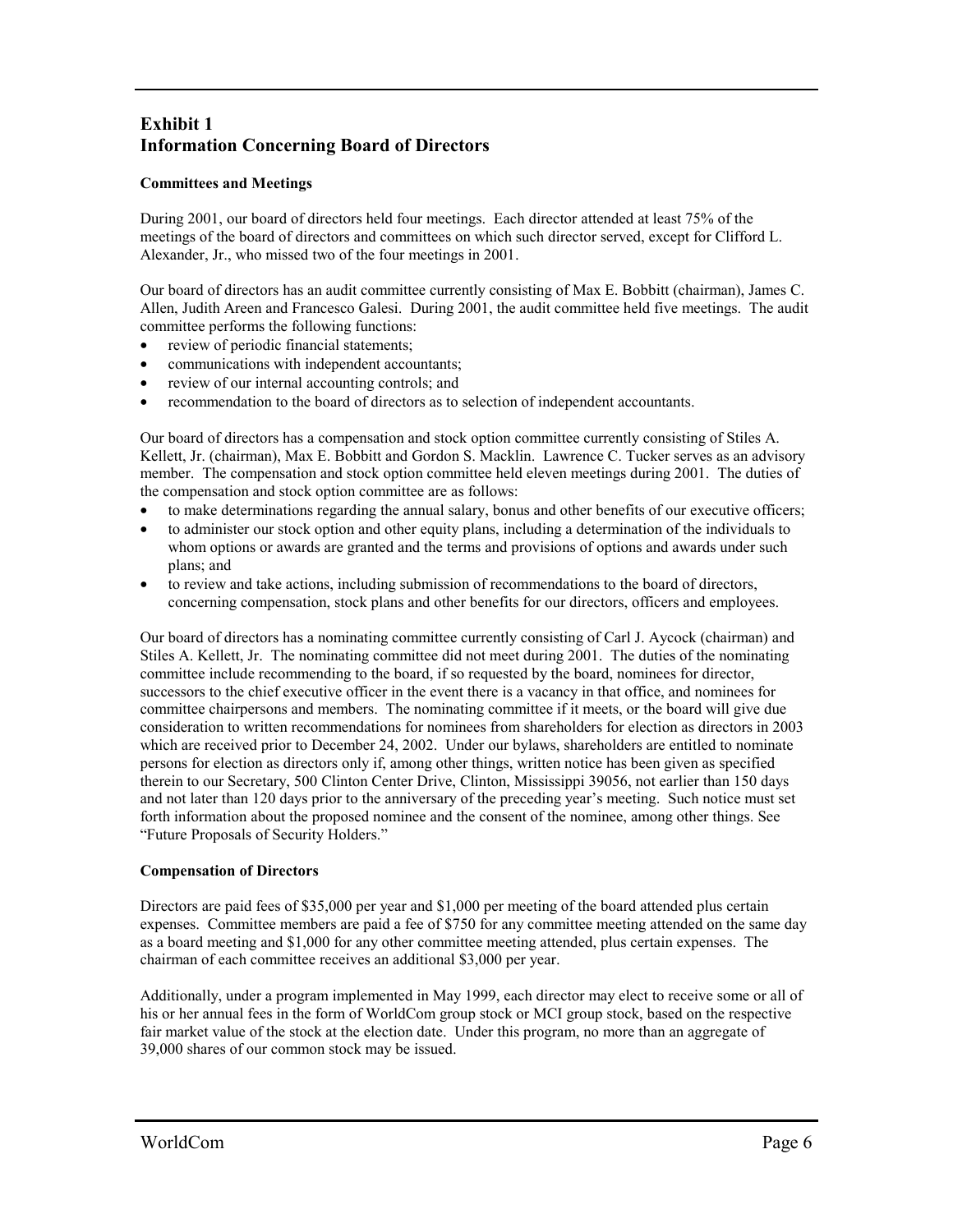Pursuant to our 1999 Stock Option Plan, each non-employee director is eligible to receive an annual grant of options. The timing, terms and number of shares under options awarded to directors is left to the discretion of the compensation and stock option committee. During 2001, each non-employee director received a grant of options to purchase 10,000 shares of WorldCom group stock at \$15.6265 per share. Such options are immediately exercisable and expire on the earliest to occur of:

- ten years following the date of grant;
- one year following termination of service due to disability or death;
- upon cessation of service for reasons other than death or disability; or
- the date of consummation of a specified change in control transaction defined generally to include the dissolution or liquidation of WorldCom, a reorganization, merger or consolidation of WorldCom in which we are not the surviving corporation, or a sale of substantially all of the assets or 80% or more of the outstanding stock of WorldCom to another entity.

The exercise price may be paid in cash or, in the discretion of the compensation and stock option committee, WorldCom group stock. In the discretion of the compensation and stock option committee, shares receivable on exercise may be withheld to pay applicable taxes on the exercise.

Pursuant to the terms of Mr. Sidgmore's employment agreement with UUNET Technologies, Inc., a wholly owned subsidiary of WorldCom, if Mr. Sidgmore's employment is terminated without cause, he will receive severance payments totaling \$300,000.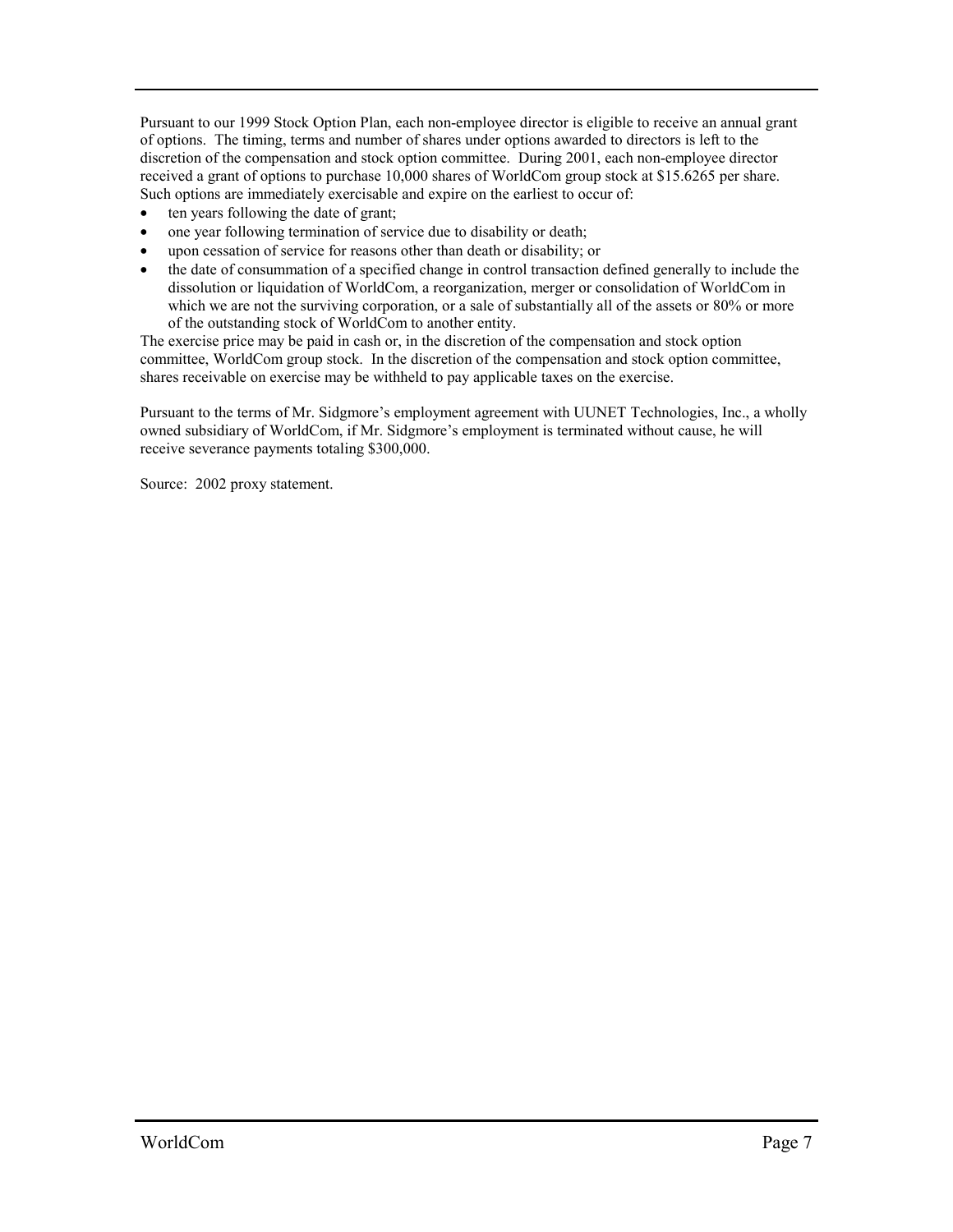## **Exhibit 2 WorldCom's Board of Directors (March 2002)**

**James C. Allen**, 55, has been a director of WorldCom since March 1998. Mr. Allen is currently an investment director and member of the general partner of Meritage Private Equity Fund, a venture capital fund specializing in the telecommunications industry. Mr. Allen is the former Vice Chairman and Chief Executive Officer of Brooks Fiber Properties where he served in such capacities from 1993 until its merger with WorldCom in January 1998.

**Judith Areen**, 57, has been a director of WorldCom since September 1998. Ms. Areen has been Executive Vice President for Law Center Affairs and Dean of the Law Center, Georgetown University, since 1989. She has been a Professor of Law, Georgetown University, since 1976.

**Carl J. Aycock**, 53, a nominee, has been a director of WorldCom since 1983. Mr. Aycock served as Secretary of WorldCom from 1987 to 1995 and was the Secretary and Chief Financial Officer of Master Corporation, a motel management and ownership company, from 1989 until 1992.

**Max E. Bobbitt**, 57, has been a director of WorldCom since 1992. Mr. Bobbitt is currently a director of Verso Technologies, Inc., and Metromedia China Corporation. From July 1998 to the present, Mr. Bobbitt has been a telecommunications consultant. From March 1997 until July 1998, Mr. Bobbitt served as President and Chief Executive Officer of Metromedia China Corporation. From January 1996 until March 1997, Mr. Bobbitt was President and Chief Executive Officer of Asian American Telecommunications Corporation, which was acquired by Metromedia China Corporation in February 1997.

**Bernard J. Ebbers**, 60, has been President and Chief Executive Officer of WorldCom since April 1985.

**Francesco Galesi**, 71, has been a director of WorldCom since 1992. Mr. Galesi is the Chairman and Chief Executive Officer of the Galesi Group, which includes companies engaged in real estate, telecommunications and oil and gas exploration and production.

**Stiles A. Kellett, Jr**., 58, has served as a director of WorldCom since 1981. Mr. Kellett has been Chairman of Kellett Investment Corp. since 1995.

**Gordon S. Macklin**, 73, has been a director of WorldCom since September 1998. Mr. Macklin has been a corporate financial advisor since 1992. From 1987 through 1992, he was Chairman of the Hambrecht and Quist Group, an investment banking and venture capital firm.

**Bert C. Roberts, Jr.,** 59, has been the Chairman of the Board and a director of WorldCom since September 1998. From 1992 until September 1998, Mr. Roberts served as Chairman of the Board of MCI Communications Corporation, or MCI.

**John W. Sidgmore**, 51, has been the Vice Chairman of the Board and a director of WorldCom since December 1996. From December 1996 until September 1998, Mr. Sidgmore served as Chief Operations Officer of WorldCom. Mr. Sidgmore was President and Chief Operating Officer of MFS Communications Company, Inc. from August 1996 until December 1996, when it merged with WorldCom.

**Scott D. Sullivan**, 40, has been a director of WorldCom since 1996. Mr. Sullivan has served as Chief Financial Officer, Treasurer and Secretary of WorldCom since December 1994.

Source: 2002 proxy statement and public sources.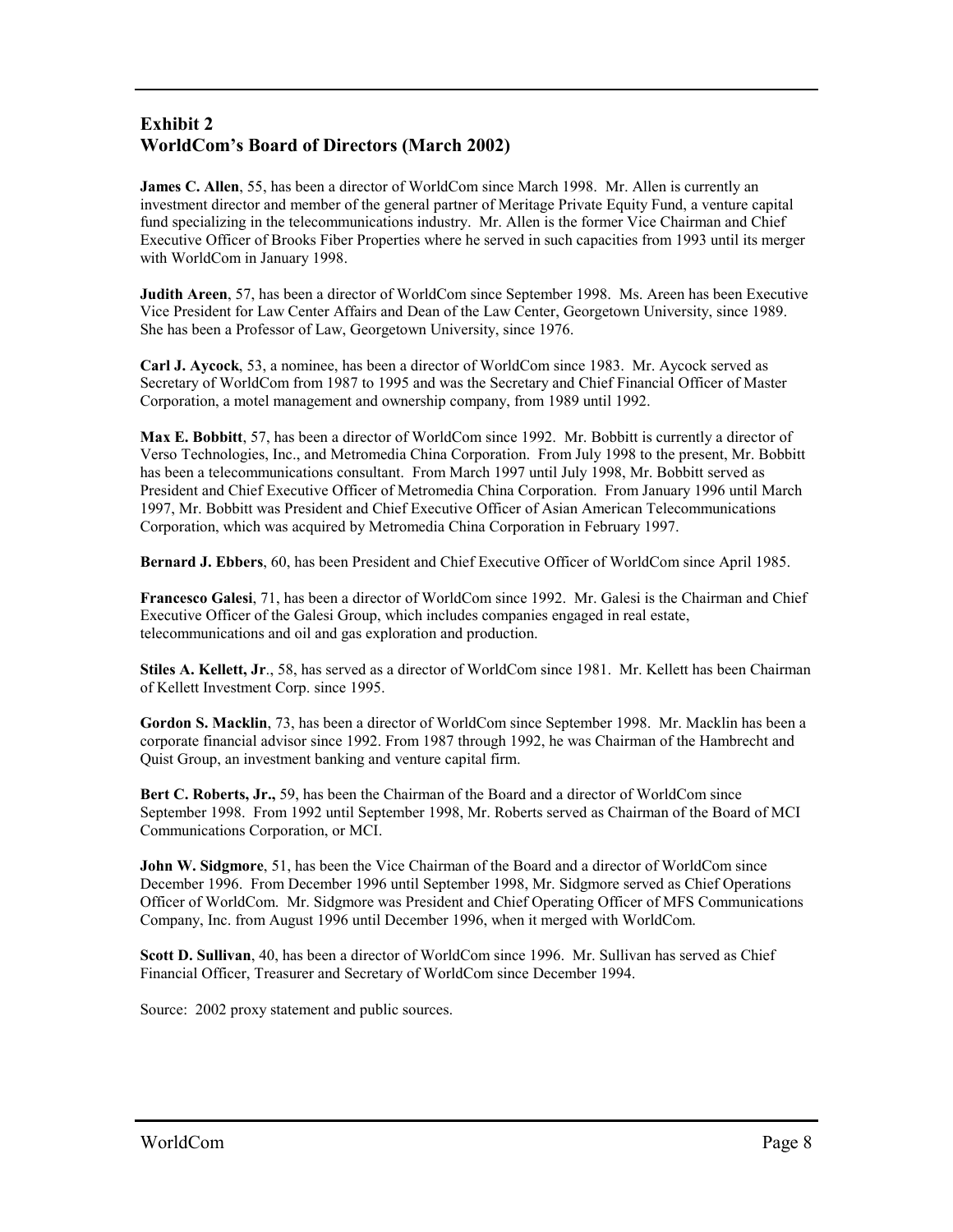# **Exhibit 3 Report of Compensation and Stock Option Committee on Executive Compensation**

#### **General**

WorldCom's executive compensation program is administered by the compensation and stock option committee of the board of directors, or the Committee. Since September 14, 1998, the Committee has included Stiles A. Kellett, Jr. (chairman), Max E. Bobbitt and Gordon S. Macklin. Lawrence C. Tucker was also a member until November 1, 2000, when he became an advisory member of the Committee.

Our executive compensation policy as implemented by the Committee is designed to provide a competitive compensation program that will enable us to attract, motivate, reward and retain executives who have the skills, experience and talents required to promote our short- and long-term financial performance and growth. The compensation policy is based on the principle that the financial rewards to the executive must be aligned with the financial interests of our shareholders. In this manner, we seek to meet our ultimate responsibility to our shareholders. Our executive compensation has three elements: base salary, annual incentive compensation and long-term incentive compensation. …

#### **Base Salary**

The Committee determines the salary ranges for each of our executive officer positions, based upon the level and scope of the responsibilities of the office and the pay levels of similarly positioned executive officers in comparable companies. The recommendation of our Chief Executive Officer is of paramount importance in setting base salaries of other executive officers. The Committee's practice has been to establish base salaries for particular offices between the median and high end of the range of such salaries at comparable companies in order to attract and retain the best qualified management team available. In 2001, the Committee believes the base salaries for executive officers were consistent with this policy.

The comparison of compensation levels is based on surveys of various companies both within and outside the telecommunications industry. Certain of these companies are included in the peer group represented in the index used for stock performance comparisons elsewhere in this proxy statement under the caption "Comparison of Five-Year Cumulative Total Returns." The Committee believes it has reasonably accurate information with respect to salary ranges for the surveyed companies. The Committee begins its annual compensation review in November, and it generally acts in the first quarter of each year to set the compensation of our executive officers. The Committee considers the following, with no single factor accorded special weight:

- our performance as evidenced by changes in the price of our common stock during the year as compared to changes in our industry and the broader economic environment;
- our Chief Executive Officer's recommendations with respect to a particular officer;
- the officer's individual performance;
- any significant changes in the officer's level of responsibility; and
- each officer's then-current salary within the range of salaries for such position.

The Committee includes significant qualitative components in evaluating the individual performance of each executive officer. These components include the officer's leadership, teambuilding and motivational skills, adaptability to rapid change, and assimilation of new technical knowledge to meet the demands of the industry's customers. In this qualitative evaluation, the Committee exercises its collective judgment as to the officer's contributions to our growth and success during the prior year and the expected contributions of such officer in the future. …

#### **Annual Incentive Compensation**

Our executive officers, as well as other management employees, are eligible to receive cash bonus awards. The key components in determining the amount of such awards include our financial performance in the context of the overall industry and economic environment, generally as evidenced by our individual growth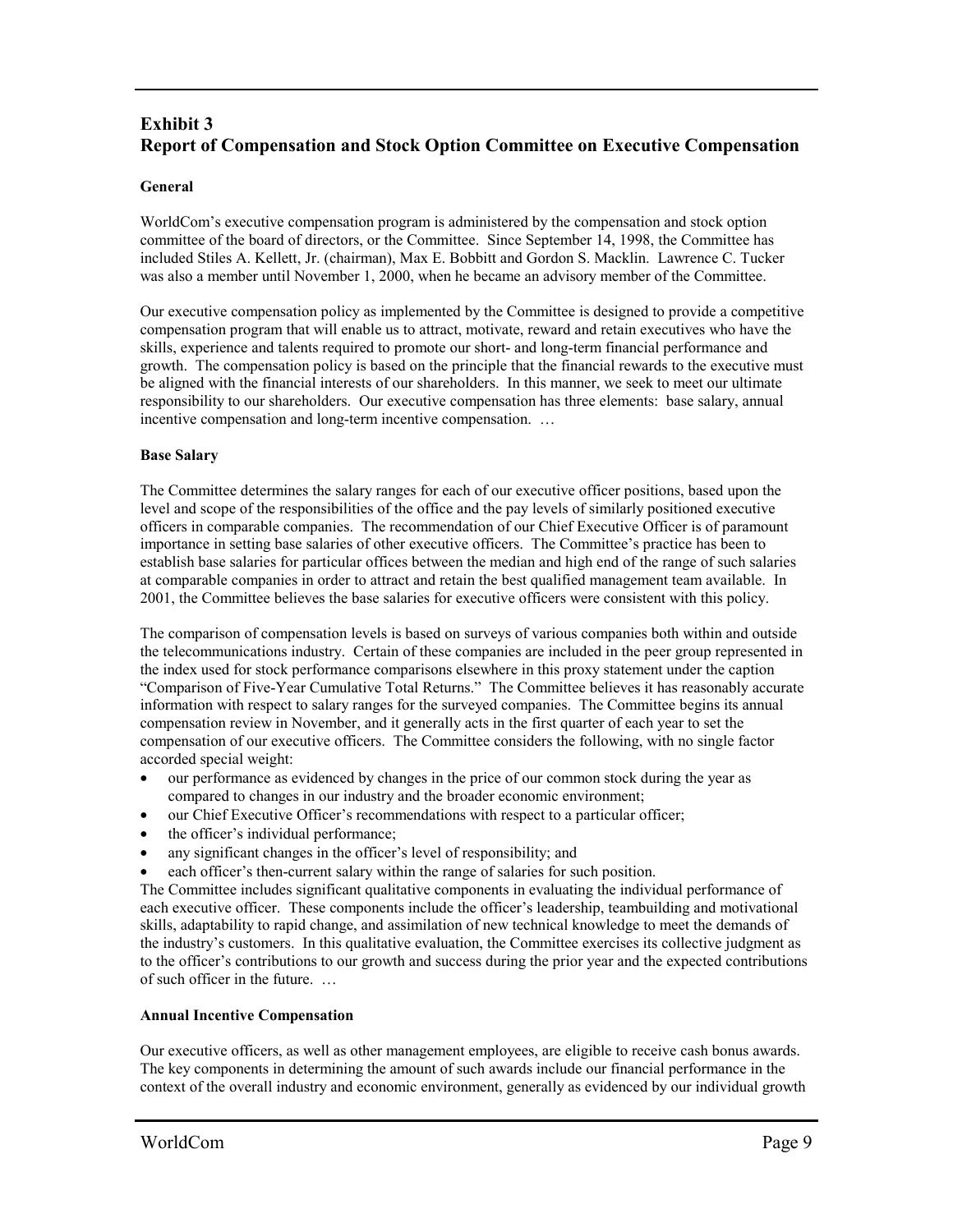and success as measured primarily by revenues and other performance goals. The judgment of each member of the Committee and our Chief Executive Officer, in the case of other executive officers, as to the impact of the individual on our financial performance are also considered.

In 1997, we adopted the WorldCom, Inc. Performance Bonus Plan which relates to certain cash bonuses for our Chief Executive Officer and such other executive officers as the Committee may determine. The bonuses are predicated on our achievement of one or more quantitative performance goals. Subject to attainment of the specified performance goal(s) and the limitations with respect to the maximum bonus payable under the plan, the Committee exercises its judgment as to individual contributions to our performance, as set forth above under the caption "Base Salary," in determining the actual amount of the bonus.

During 2001, the performance goal under the plan, which was based on the attainment of a specified percentage increase in consolidated gross revenues, was attained. However, due to the performance of our common stock, the Committee determined not to award bonuses under the plan to certain participants in 2001, including Mr. Ebbers, but based on individual performance considerations, did award a bonus to one participant.

The Committee and our board of directors have approved an amended and restated version of the plan, as described below in this proxy statement. The Committee and the board view the amended and restated plan as an important mechanism to align the incentives of designated executive officers closely with our performance and shareholder value, while maximizing the deductibility of compensation, and strongly recommend the requisite approval by our shareholders.

### **Long-Term Incentive Compensation**

The Committee believes that long-term incentive compensation in the form of stock options is the most direct way of making executive compensation dependent upon increases in shareholder value. Our stock option plans provide the means through which executive officers can build an investment in our common stock which will align such officers' economic interests with the interests of shareholders. Historically, the Committee has believed that the grant of stock options has been a particularly important component of its success in retaining talented management employees. The exercise price of each option has generally been the market price of our common stock on the date of grant. The most recent option grants generally provide for delayed vesting and have a term of ten years. The Committee believes that stock options give the executive officers greater incentives throughout the term of the options to strive to operate WorldCom in a manner that directly affects the financial interests of the shareholders both on a long-term, as well as a short-term basis.

In determining the number of option shares to grant to executive officers, the Committee considers on a subjective basis the same factors as it does in determining the other components of compensation, with no single factor accorded special weight. The recommendation of our Chief Executive Officer is of paramount importance in determining awards to persons other than himself.

#### **Compensation of Chief Executive Officer**

Mr. Ebbers' base salary, annual incentive compensation and long-term incentive compensation are determined by the Committee based upon the same factors as those employed by the Committee for executive officers generally. The total compensation package of Mr. Ebbers is designed to be competitive while creating awards for short- and long-term performance in line with the financial interests of the shareholders. In 2001, the compensation package for Mr. Ebbers was consistent with this policy; however, due to the decrease in the value of our stock in 2001 and other factors, Mr. Ebbers' salary for 2001 remained unchanged at \$1,000,000 and the Committee did not award a bonus to Mr. Ebbers.

During 2001 the Committee granted Mr. Ebbers an option exercisable for an aggregate of 1,238,280 shares of WorldCom group stock, exercisable in three equal annual installments beginning January 1, 2002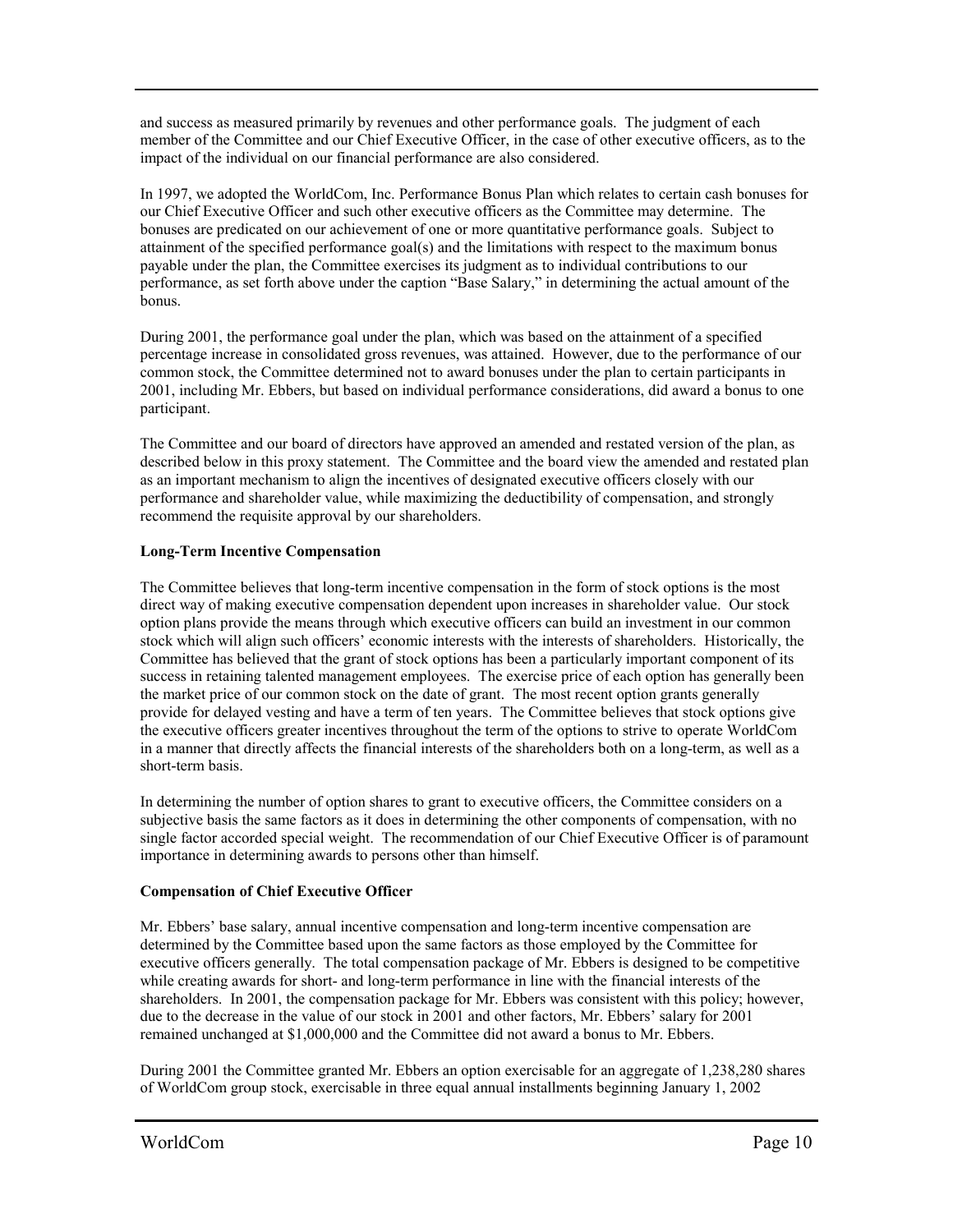through January 1, 2004. In connection with the 2001 award, the vesting schedule for Mr. Ebbers' unvested options from his 1999 and 2000 option grants was redistributed equally over three years beginning January 1, 2002. The Committee believes that options appropriately comprise a significant portion of Mr. Ebbers' compensation for the reasons set forth above. In evaluating the number of option shares awarded, the Committee did not employ a formal valuation formula, but compared the number to the number awarded by comparable companies.

The Committee and our board of directors also reviewed and approved the loan arrangements with Mr. Ebbers, for the reasons and as described below under "Executive Compensation—Certain Relationships and Related Transactions" [see Exhibit 4].

### **Conclusion**

The Committee believes that its compensation policies promote the goals of attracting, motivating, rewarding and retaining talented executives who will maximize value for our shareholders.

THE COMPENSATION AND STOCK OPTION COMMITTEE April 22, 2002

Stiles A. Kellett, Jr. (Chairman) Max E. Bobbitt Gordon S. Macklin Lawrence C. Tucker (advisory member)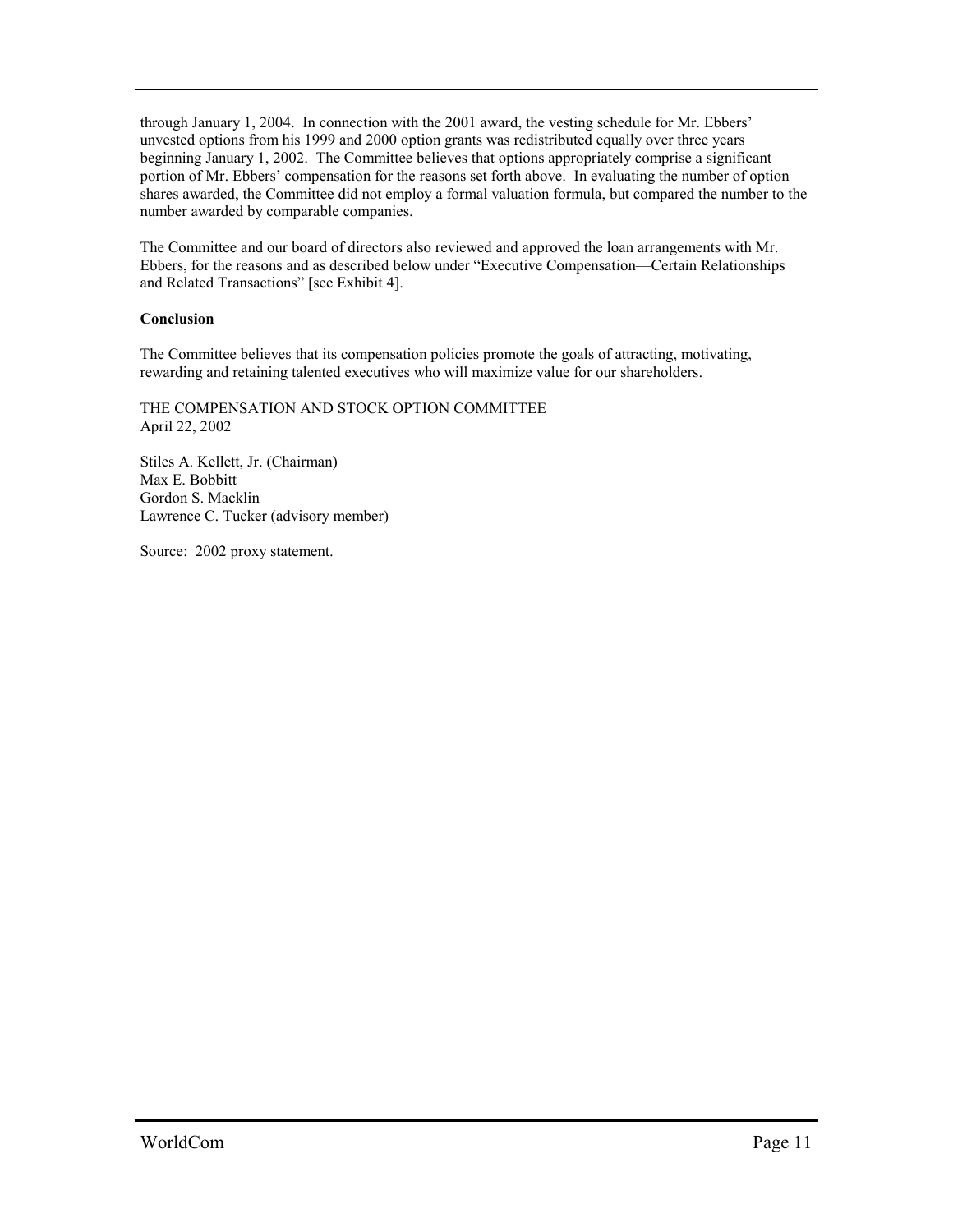| Owner                  | <b>WorldCom Shares</b> | <b>MCI</b> Shares |
|------------------------|------------------------|-------------------|
| James C. Allen         | 412,749                | 14,767            |
| Judith Areen           | 113,849                | 1,386             |
| Carl J. Aycock         | 972,875                | 37,719            |
| Ronald R. Beaumont     | 2,063,798              | $\theta$          |
| Max E. Bobbitt         | 433,749                | 13,429            |
| Bernard J. Ebbers      | 26,946,871             | 697,528           |
| Francesco Galesi       | 1,800,393              | 73,905            |
| Stiles A. Kellett, Jr. | 6,120,361              | 239,885           |
| Gordon S. Macklin      | 224,387                | 2,863             |
| Bert C. Roberts, Jr.   | 1,705,968              | 79,169            |
| John W. Sidgmore       | 5,534,544              | 91,648            |
| Scott D. Sullivan      | 3,264,438              | 223               |

# **Exhibit 4 Stock Ownership by Management and Directors (April 5, 2002)**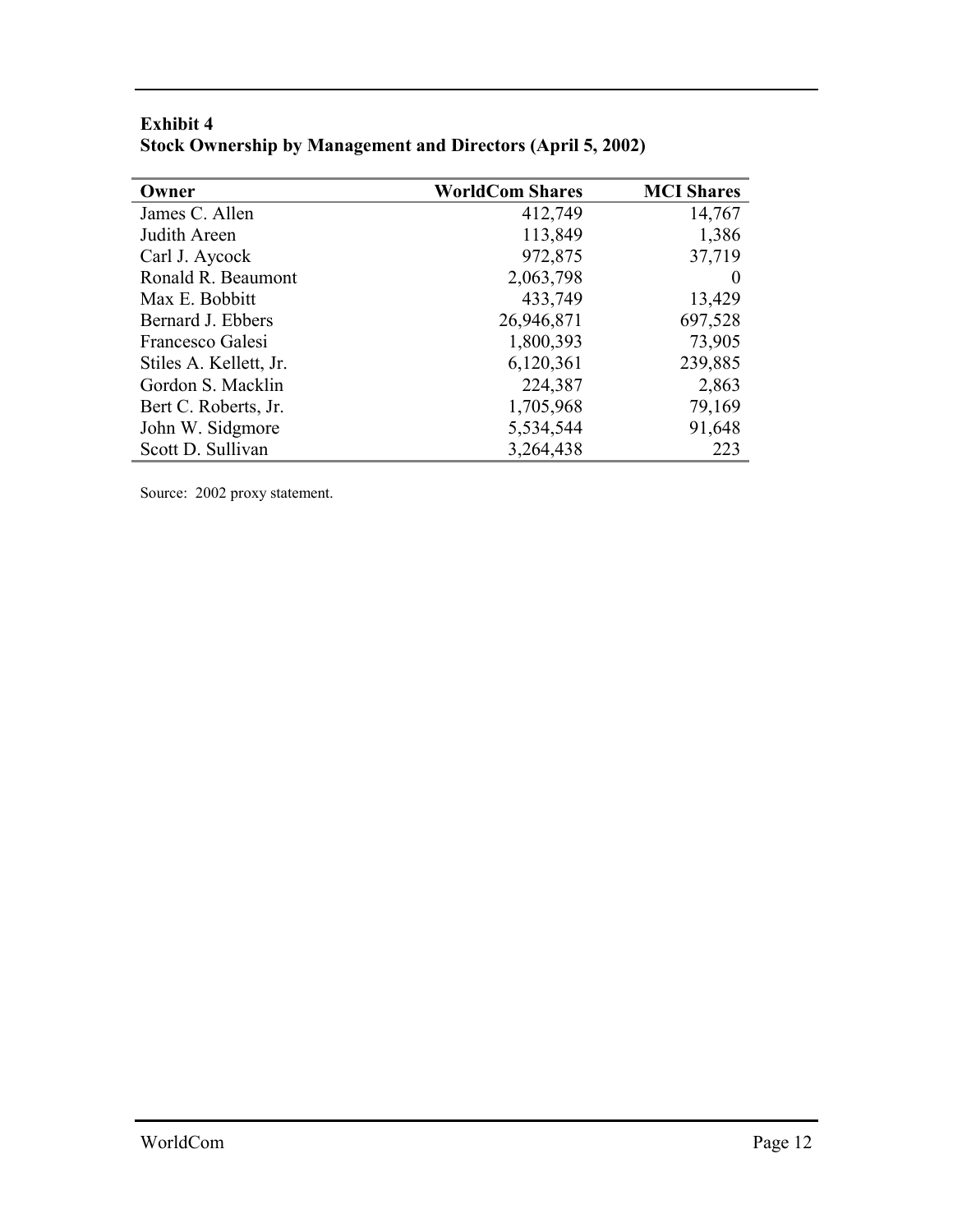# **Exhibit 5 Loans to Executives and Directors**

### **Certain Relationships and Related Transactions (excerpts)**

We have entered into certain loan and guaranty arrangements involving Mr. Ebbers, principally relating to certain obligations to financial institutions secured by Mr. Ebbers' stock in WorldCom. We initially established these arrangements in 2000, and have agreed to certain modifications since January 1, 2001, as described below. We agreed to guarantee \$150 million principal amount of indebtedness owed by Mr. Ebbers to Bank of America, N.A., or Bank of America, as well as certain additional payments and related costs. The additional payments included, among other things, amounts payable to Bank of America by Mr. Ebbers or certain companies controlled by him relating to an approximately \$45.6 million letter of credit secured by a portion of Mr. Ebbers' stock and used to support financing to an unrelated third party; specified amounts, including margin debt, that became payable following stock price declines; and amounts subject to a margin call with respect to certain margin debt.

The scheduled maturity of the Bank of America margin debt was extended in January 2002 for a period of up to two years. However, following declines in the closing price of the WorldCom group stock through early February 2002, we made aggregate payments of approximately \$198.7 million to repay all of the outstanding debt covered by our guaranty and deposited with Bank of America approximately \$35 million to collateralize the letter of credit, which is scheduled to expire on February 15, 2003, subject to renewal, extension or substitution. Our payments, together with any amounts paid or costs incurred by us in connection with the letter of credit, plus accrued interest at a floating rate equal to that under one of our credit facilities, is payable by Mr. Ebbers to us, as modified in April 2002, within 90 days after demand, or within 180 days after demand if subsequent to his death or incapacity. The amount of such interest accrued through March 31, 2002, is approximately \$1.25 million and the interest rate as of that date was 2.21% per annum.

In addition to the guaranty arrangements, during 2000 we agreed to loan up to \$100 million to Mr. Ebbers. Since January 1, 2001, we have agreed to loan him up to an additional \$65 million, for a total maximum principal amount of \$165 million. These loans bear interest at floating rates equal to that under certain of our credit facilities and, as modified in April 2002, are payable within 90 days after demand, or within 180 days after demand if subsequent to Mr. Ebbers' death or incapacity. As of April 19, 2002, the aggregate principal amount of indebtedness owed by Mr. Ebbers to us under these loans was approximately \$160.8 million. Accrued interest on these loans is approximately \$5.75 million through March 31, 2002, at interest rates ranging from 2.18% to 2.19% per annum as of that date.

Since January 1, 2001, through April 19, 2002, the largest aggregate amount outstanding under these loan and guaranty arrangements, in addition to the approximately \$35 million deposit collateralizing the letter of credit, was approximately \$366.5 million, including accrued interest through March 31, 2002 at interest rates as high as 7.0% per annum, which rates have fallen with the general rate decline.

We have been advised that Mr. Ebbers has used, or plans to use, the proceeds of the loans from us principally to repay certain indebtedness under loans secured by shares of our stock owned by him and that the proceeds of such secured loans were used for private business purposes. The loans and guaranty by us were made following a determination that they were in the best interests of WorldCom and our shareholders in order to avoid additional forced sales of Mr. Ebbers' stock in WorldCom. The determination was made by our compensation and stock option committee as a result of the pressure on our stock price, margin calls faced by Mr. Ebbers and other considerations. Such actions were ratified and approved by our board of directors.

In connection with the transactions described above and, as to a portion of the shares, subject to certain limitations and effective upon termination of restrictions under existing lending agreements, Mr. Ebbers pledged to us the shares of our stock currently owned by him or later acquired upon option exercise with respect to his obligations under the loans and guaranty from us. This pledge has been perfected as to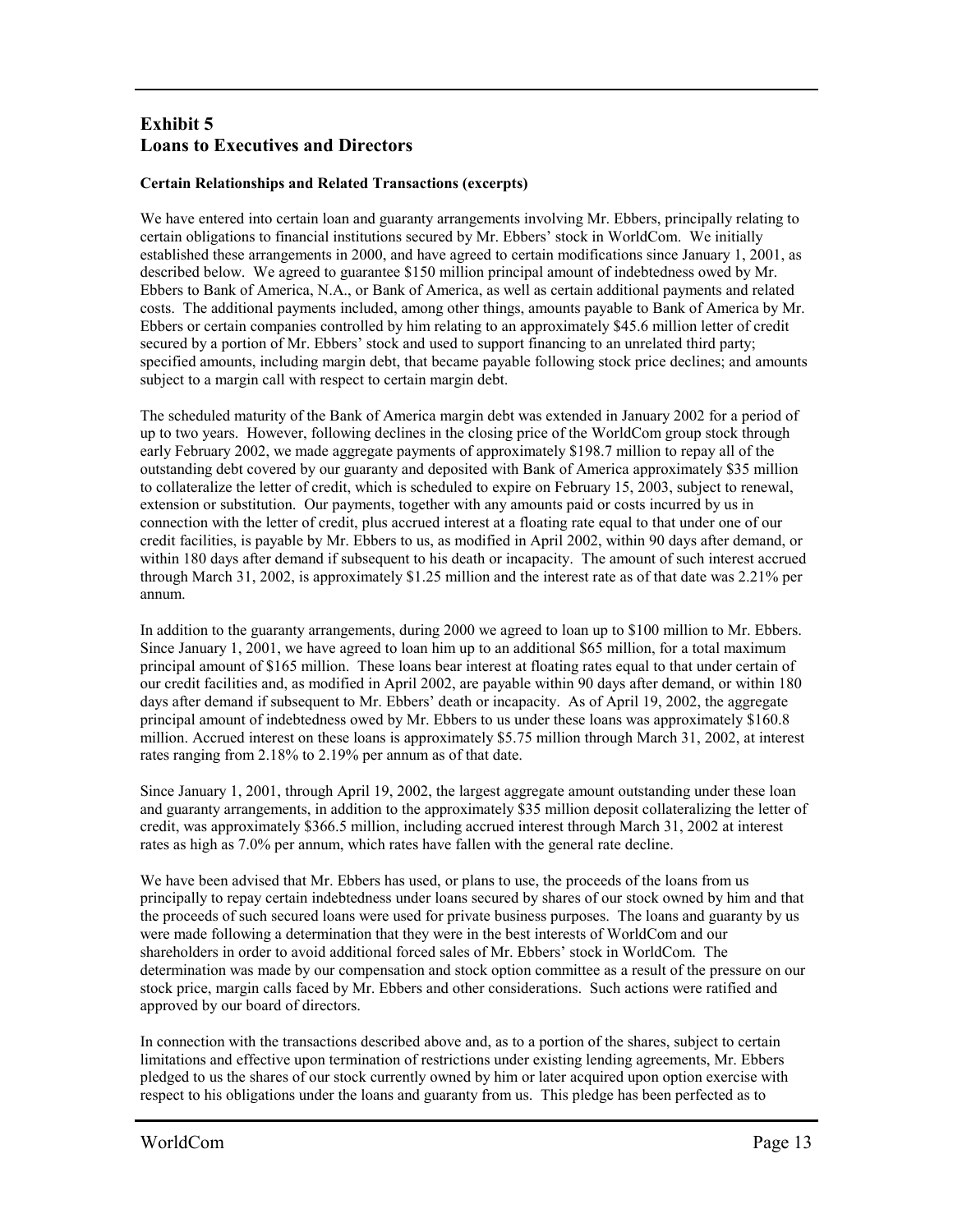9,287,277 shares of WorldCom group stock and 575,149 shares of MCI group stock. The pledge of the remaining 8,066,266 shares of WorldCom group stock and 118,991 shares of MCI group stock currently owned by Mr. Ebbers will take effect as and to the extent the limitations and restrictions under existing lending arrangements terminate. In addition, Mr. Ebbers has pledged to us security interests in certain equity interests in privately held businesses owned by him. Mr. Ebbers also agreed to indemnify us for any amounts expended or losses, damages, costs, claims or expenses incurred under the guaranty or the loans from us and has provided information demonstrating that the pledged assets are sufficient to cover his outstanding obligations to us.